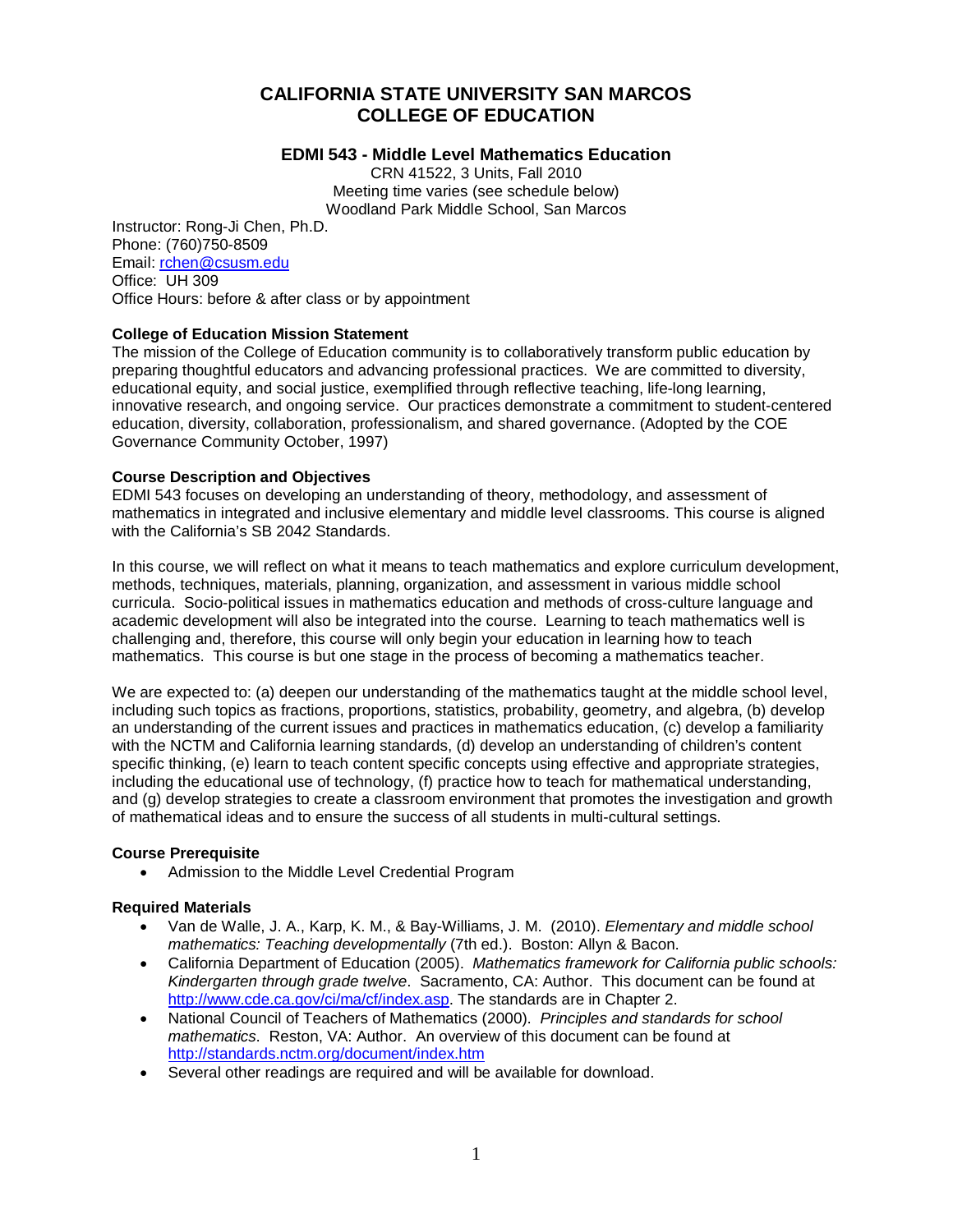#### **Recommended Materials**

- Boaler, J., & Humphreys, C. (2005). *Connecting mathematical ideas: Middle school video cases to support teaching and learning*. Portsmouth, NH: Heinemann.
- Driscoll, M. (1999). *Fostering algebraic thinking: A guide for teachers grades 6-10*. Portsmouth, NH: Heinemann.
- Driscoll, M. (2007). *Fostering geometric thinking: A guide for teachers grades 5-10*. Portsmouth, NH: Heinemann.
- Lampert, M. (2001). *Teaching problems and the problems of teaching*. New Haven, CT: Yale University Press.
- Stein, M. K., Smith, M. S., Henningsen, M. A., & Silver, E. A. (2009). *Implementing standardsbased mathematics instruction: A casebook for professional development* (2nd ed.) New York: Teachers College Press.

# **Authorization to Teach English Language Learners**

The CSUSM credential program has been specifically designed to prepare teachers for the diversity of languages often encountered in California public school classrooms. The authorization to teach English learners is met through the infusion of content and experiences within the credential program as well as additional coursework. Students successfully completing this program receive a credential with authorization to teach English learners. (Approved by CCTC in SB2042 Program Standards, August 2002)

# **Teacher Performance Expectation (TPE) Competencies**

The course objectives, assignments, and assessments have been aligned with the CTC standards for Multiple Subject Credential. This course is designed to help teachers seeking a California teaching credential to develop the skills, knowledge, and attitudes necessary to assist schools and district in implementing effective programs for all students. The successful candidate will be able to merge theory and practice in order to realize a comprehensive and extensive educational program for all students.

#### **California Teacher Performance Assessment (CalTPA)**

Beginning July 1, 2008 all California credential candidates must successfully complete a state-approved system of teacher performance assessment (TPA), to be embedded in the credential program of preparation. At CSUSM this assessment system is called the CalTPA or the TPA for short.

To assist your successful completion of the TPA, a series of informational seminars are offered over the course of the program. TPA related questions and logistical concerns are to be addressed during the seminars. Your attendance to TPA seminars will greatly contribute to your success on the assessment.

Additionally, COE classes use common pedagogical language, lesson plans (lesson designs), and unit plans (unit designs) in order to support and ensure your success on the TPA and more importantly in your credential program.

The CalTPA Candidate Handbook, TPA seminar schedule, and other TPA support materials can be found on the COE website at<http://www.csusm.edu/coe/CalTPA/CalTPA.html>

#### **CSUSM Writing Requirement**

The CSUSM writing requirement of 2500 words is met through the completion of course assignments. Therefore, all writing will be looked at for content, organization, grammar, spelling, and format.

#### **Students with Disabilities Requiring Reasonable Accommodations**

Students with disabilities who require reasonable accommodations must be approved for services by providing appropriate and recent documentation to the Office of Disable Student Services (DSS). This office is located in Craven Hall 5205, and can be contacted by phone at (760) 750-4905, or TTY (760) 750-4909. Students authorized by DSS to receive reasonable accommodations should meet with their instructor during office hours or, in order to ensure confidentiality, in a more private setting.

# **Attendance Policy**

Due to the dynamic and interactive nature of courses in the College of Education, all students are expected to attend all classes and participate actively. At a minimum, students must attend more than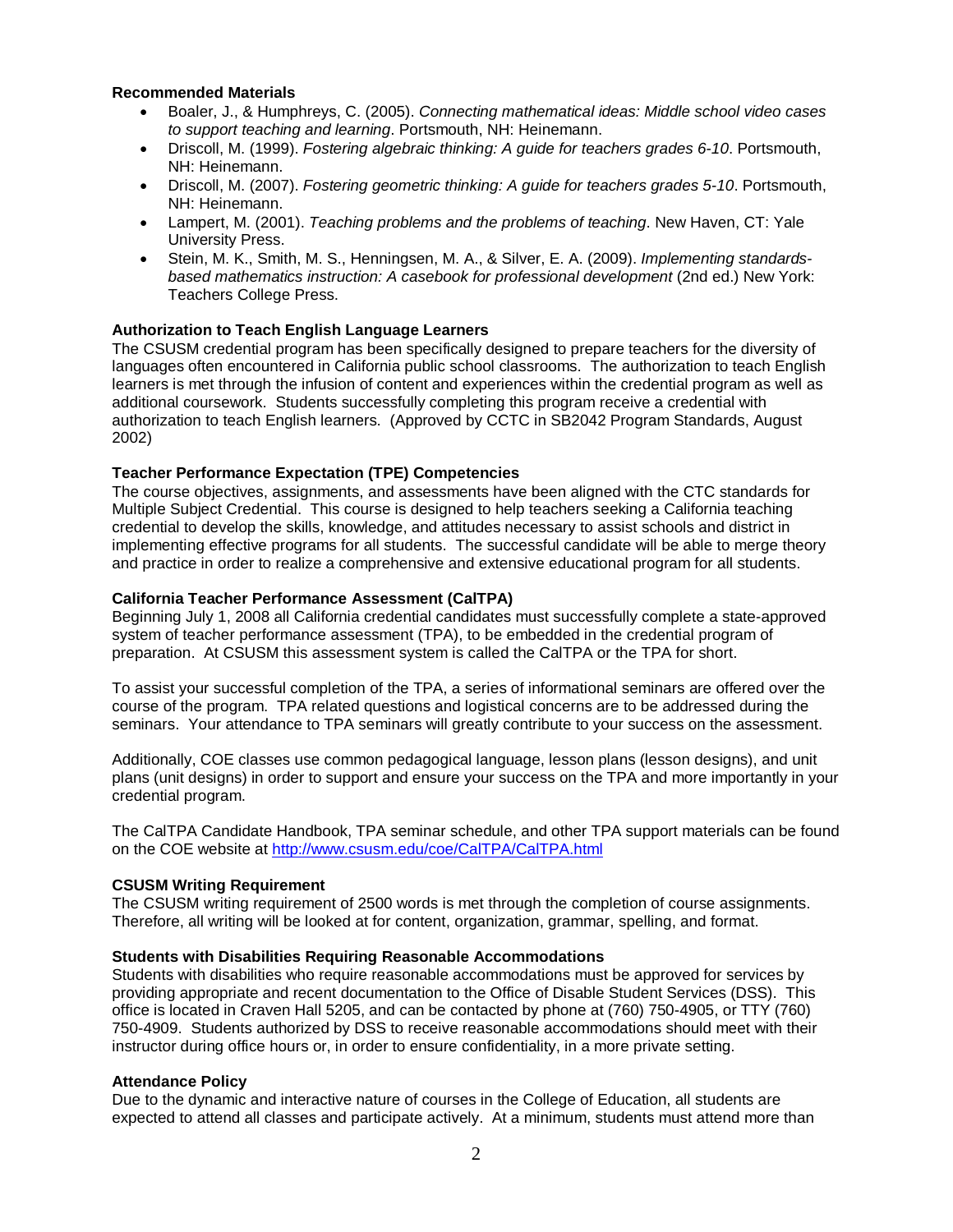80% of class time, or s/he may not receive a passing grade for the course at the discretion of the instructor. Individual instructors may adopt more stringent attendance requirements. Should the student have extenuating circumstances, s/he should contact the instructor as soon as possible. *(Adopted by the COE Governance Community, December, 1997).*

You are expected to practice professionalism in this course. Attendance, participation, and in-class presentations and interactions are essential. If you miss two sessions, you will not receive a grade of A. If you miss three sessions, your highest possible grade is a B. If you miss more than three sessions, you will receive a grade lower than a C+, which is considered to be unsatisfactory in a credential program. Please discuss with me any extenuating circumstances that will cause you to miss class *prior* to your absence. Attendance will be taken at each class session.

# **CSUSM Academic Honesty Policy**

Students will be expected to adhere to standards of academic honesty and integrity, as outlined in the Student Academic Honesty Policy. All written work and oral presentation assignments must be original work. All ideas/materials that are borrowed from other sources must have appropriate references to the original sources. Any quoted material should give credit to the source and be punctuated with quotation marks.

Students are responsible for honest completion of their work including examinations. There will be no tolerance for infractions. If you believe there has been an infraction by someone in the class, please bring it to the instructor's attention. The instructor reserves the right to discipline any student for academic dishonesty in accordance with the general rules and regulations of the university. Disciplinary action may include the lowering of grades and/or the assignment of a failing grade for an exam, assignment, or the class as a whole." Incidents of Academic Dishonesty will be reported to the Dean of Students. Sanctions at the University level may include suspension or expulsion from the University.

# **Plagiarism**

As an educator, it is expected that each student will do his/her own work, and contribute equally to group projects and processes. Plagiarism or cheating is unacceptable under any circumstances. If you are in doubt about whether your work is paraphrased or plagiarized see the Plagiarism Prevention for Students website [http://library.csusm.edu/plagiarism/index.html.](http://library.csusm.edu/plagiarism/index.html) If there are questions about academic honesty, please consult the University catalog.

# **Assignments and Requirements**

Each written assignment is expected to have a clear organizational presentation and be free of grammar, punctuation, or spelling errors. There will be a reduction in points for the above mentioned errors. Late assignments may not be accepted. Prepare carefully for class, be ready to discuss readings and assignments thoughtfully and actively participate in all class activities.

| <b>Assignment</b>             | Points | Assignment                               | <b>Points</b> |
|-------------------------------|--------|------------------------------------------|---------------|
| Reflection papers/activities  | 25     | Mathematics lesson design                | 30            |
| Math learning center activity | 10     | Reflection on math lesson implementation |               |
| Student interviews            | 20     | Participation & professionalism          |               |

Here is a list of the assignments and requirements, followed by descriptions of each of them.

*Reflection Papers/Activities (25 points)* – There are four reflection papers or activities. Detailed information will be given in class and on the Moodle site.

*Mathematics Learning Center Activity (10 points)*. The purpose of this assignment is to provide you with opportunities to (1) experience teaching a math activity in a small group setting, (2) reflect on student learning, (3) set up learning centers in a classroom and rotate students through various activities.

The class will form groups of 4-5 members, and each group will be assigned one of the following areas in the middle school curriculum: (a) measurement & geometry, (b) fractions, (c) ratios & proportions, (d) algebra, and (e) statistics and probability. Each group member needs to design a short learning activity in the assigned area and to conduct the activity in a small group setting in the EDMI 543 class. You will have 10 minutes for the presentation. You need to go through the activity checklist (will be provided in class) and ensure that the activity is appropriate and beneficial to the class.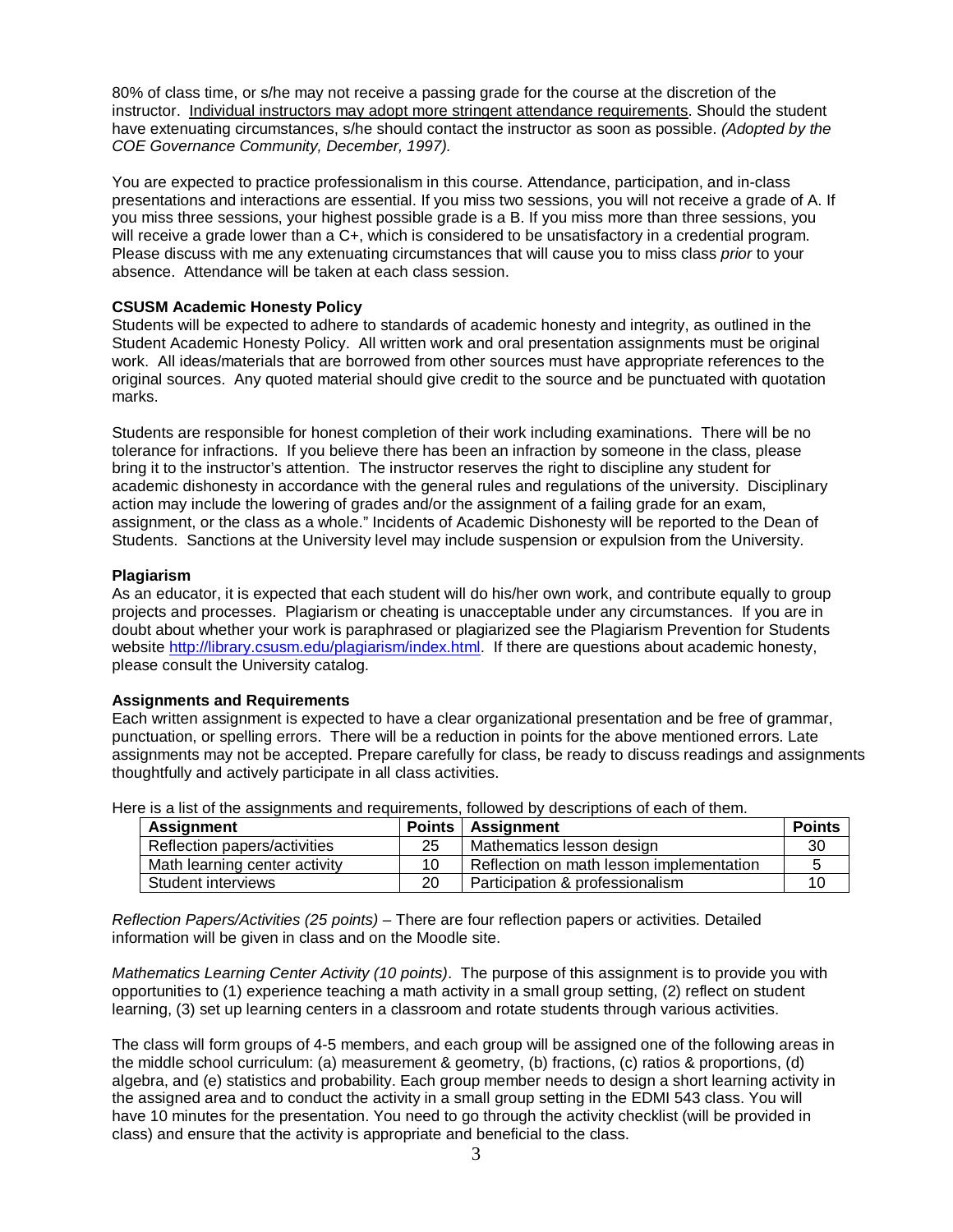In addition, you need to write a description of the learning activity. Sufficient details need to be provided so that, for example, a sub teacher can follow. Include all worksheets and materials. You can also include teaching tips that will help others successfully implement the activity.

You need to post your activity in the appropriate forum at the class Moodle site, where a collection of approximately 25 learning activities will be available for your future teaching.

*Student Interviews* (20 points) – You need to conduct two interviews to assess students' understanding of mathematics. Sample interview questions are provided, but you are encouraged to use your own invention. You need to choose two mathematical topics from the following five areas: (1) fractions, (2) rational numbers, (3) measurement & geometry, (4) data analysis & probability, and (5) algebra. For each student interview, you will pose mathematical problems to a student at a predetermined grade level. The purpose is to get you to begin thinking about students' mathematical understanding, to learn how to effectively pose questions and interpret the meaning of students' responses, and to provide you with an opportunity to interact with students. For each interview, you need to submit a 2-page report. Please also include the student's written work (if available). You can work with a peer in the interviewing process, but each needs to write his/her own report. In addition, you may need to share/present your interview findings in class. See the Student Interview Guidelines and a sample interview report at the course Moodle.

*Mathematics Lesson Design (30 points)*. Working in small groups of 3-4 members, your team will design one single lesson (approximately 40 minutes) for a middle school mathematics class. If access to a middle school class can be obtained, then you will implement your lesson in that classroom. Videotaping the lesson implementation is highly recommended. You need to share your lesson and teaching experience by means of a group presentation. Student work samples are usually helpful in your presentation. You are encouraged to submit a draft of your lesson plan for review before the lesson is taught to students. Your teaching performance will not affect your grade. A lesson template is provided below. *Note that it is different than the generic TPA lesson template*. The grading rubric is also shown below. Ensure you check the other guidelines at the course Moodle.

*Reflection on Mathematics Lesson Implementation* (5 points) – You will videotape the implementation of your mathematics lesson and reflect on your teaching. A few prompts for this 2-page paper are:

- What went well and what could be done differently? Did students learn what they were supposed to learn? What evidence of learning do you have? What does the evidence tell you?
- How did your teaching strategies enhance student learning? What were the strengths and weaknesses of your teaching strategies? What difficulties in learning did you observe? What did you do to overcome such difficulties? If manipulatives were used, were they effective? Why or why not? If you put students in groups, how did group members interact? If a worksheet was given, how did it help or fail to facilitate learning? If you allowed student presentations, how did students share their ideas? How did other students respond to the presentations?
- Why did you make particular moment-to-moment decisions in your teaching moves? What were the effects of these moves? For example, you planned to encourage Jason to talk, but Cassidy raised a question in the middle of the lesson. You decided at that moment to pursue Cassidy's question instead of asking Jason to share his ideas. Why did you change your mind and take a detour? It is not sufficient to just say that Cassidy's question was important. You need to explain why the question was important and how the class responded to it.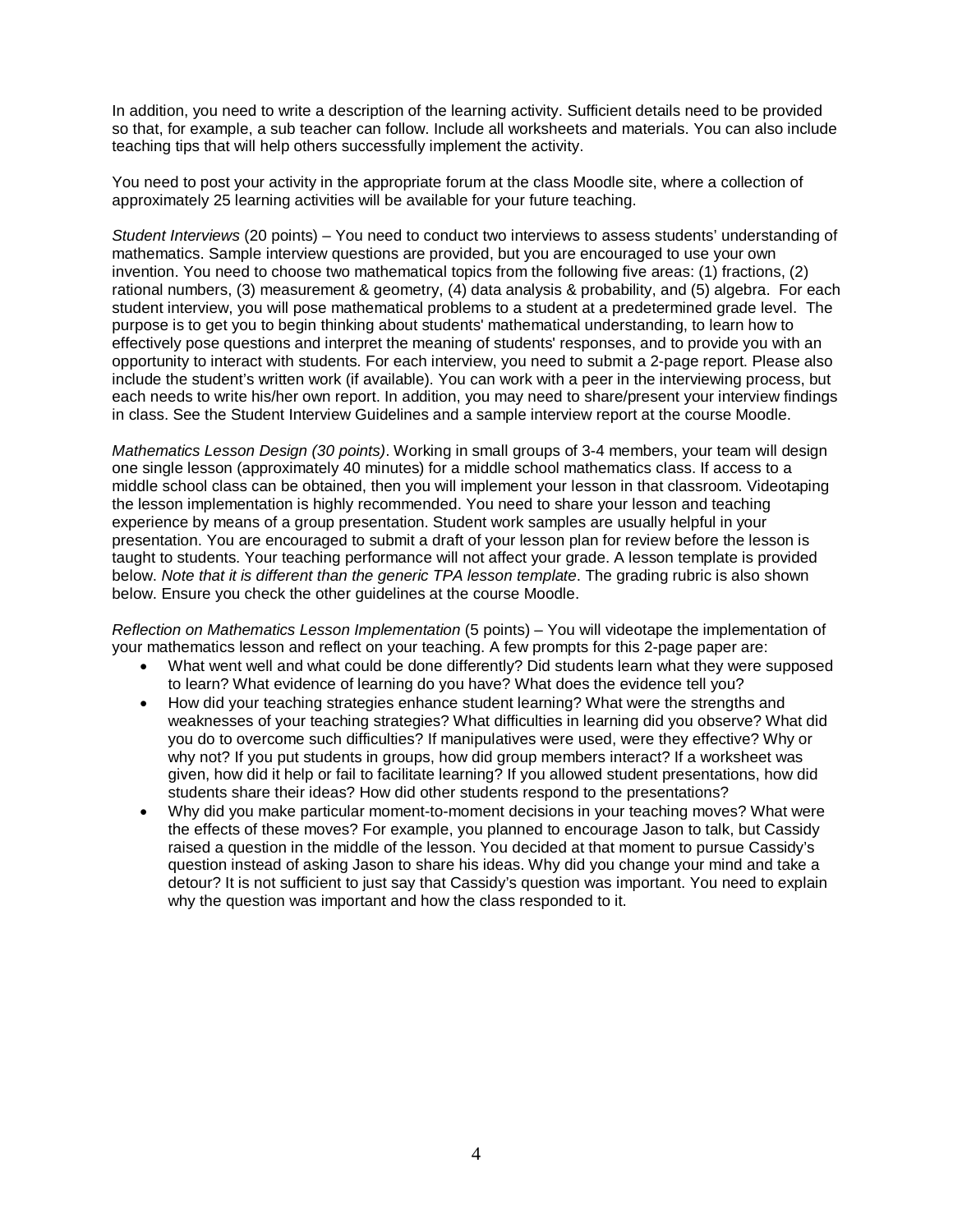Reflection paper grading rubric:

| Approaching                                         | <b>Meets</b>                                                                                                                                              | <b>Exceeds</b>                                                               |
|-----------------------------------------------------|-----------------------------------------------------------------------------------------------------------------------------------------------------------|------------------------------------------------------------------------------|
| $(0-2$ points)                                      | $(3-4$ points)                                                                                                                                            | 5 points)                                                                    |
|                                                     | (includes the criteria for Approaching)                                                                                                                   | (includes the criteria for<br>Approaching & Meets)                           |
| Reflects on what works<br>and what does not<br>work | & includes an in-depth analysis of<br>students' learning outcomes; evaluates<br>the effectiveness of major teaching<br>strategies and instructional moves | & provides specific and effective<br>strategies for improving the<br>lesson. |

*Participation and Professionalism (10 points)* – You are expected to actively participate in in-class and online discussions, group work, presentations, and hands-on activities throughout the course. A positive professional disposition includes a willingness to consider and discuss new ideas objectively, curiosity, perseverance, and seriousness about improving one's self as a teacher. It can also include a sense of humor and social intelligence (e.g., the tact and ability to make others feel comfortable and to contribute).

Detailed information about the assignments will be given in class or at the course WebCT. You need to submit the assignments (except children's work) at the course WebCT. You are responsible for ensuring that assignments are submitted correctly and on time. Late assignments may receive a reduction in points. You need to make *prior arrangements* with the instructor if you cannot submit assignments on time.

# **Grading Scale**

Grades will be based on the following grading scale:

| $A = 93\% - 100\%$ | $A = 90\% - 92\%$          | $B_+ = 87\% - 89\%$ | $B = 83\% - 86\%$ |
|--------------------|----------------------------|---------------------|-------------------|
| $B = 80\% - 82\%$  | $C_{\rm{+}} = 77\% - 79\%$ | $C = 73\% - 76\%$   | $C - 70\% - 72\%$ |
| $D = 60\% - 69\%$  | $F =$ below 60             |                     |                   |

# **Lesson Design Template**

#### **Group Members:**

# **Part I. ELEMENTS OF THE LEARNING EXPERIENCE**

**Lesson Title**: **Grade Level:**

# **Time Period for the Learning Experience:**

**Mathematical Concept(s):** What are you trying to teach? What big idea(s) is/are the focus of your lesson?

*Example 1: In the set model for fractions, the whole is understood to be a set of objects and subsets of the whole make up fractional parts.*

*Example 2: Ratios and proportions involve multiplicative rather than additive comparisons. Equal ratios result from multiplication of division, not from addition or subtraction.*

**California Mathematics Content Standards**: State-adopted content standards **Learning Objective(s) Based on the Content Standards**:

#### **Class Description**

- General background information of the class: Type of class, time of year, and general characteristics of students' learning in relationship to new learning (challenges, prior learning/experience, and misconceptions):
- English learners: number of such students, their learning needs, etc.
- GATE student: number of such students, their learning needs, etc.
- Learners with other special needs: number of such students, their learning needs, etc.
- "Regular" students: number of such students, their learning needs, etc.

**Materials/Resources/Technology:** What does the teacher need? What do the students need? Materials should include lists of supplies that will be needed for this lesson.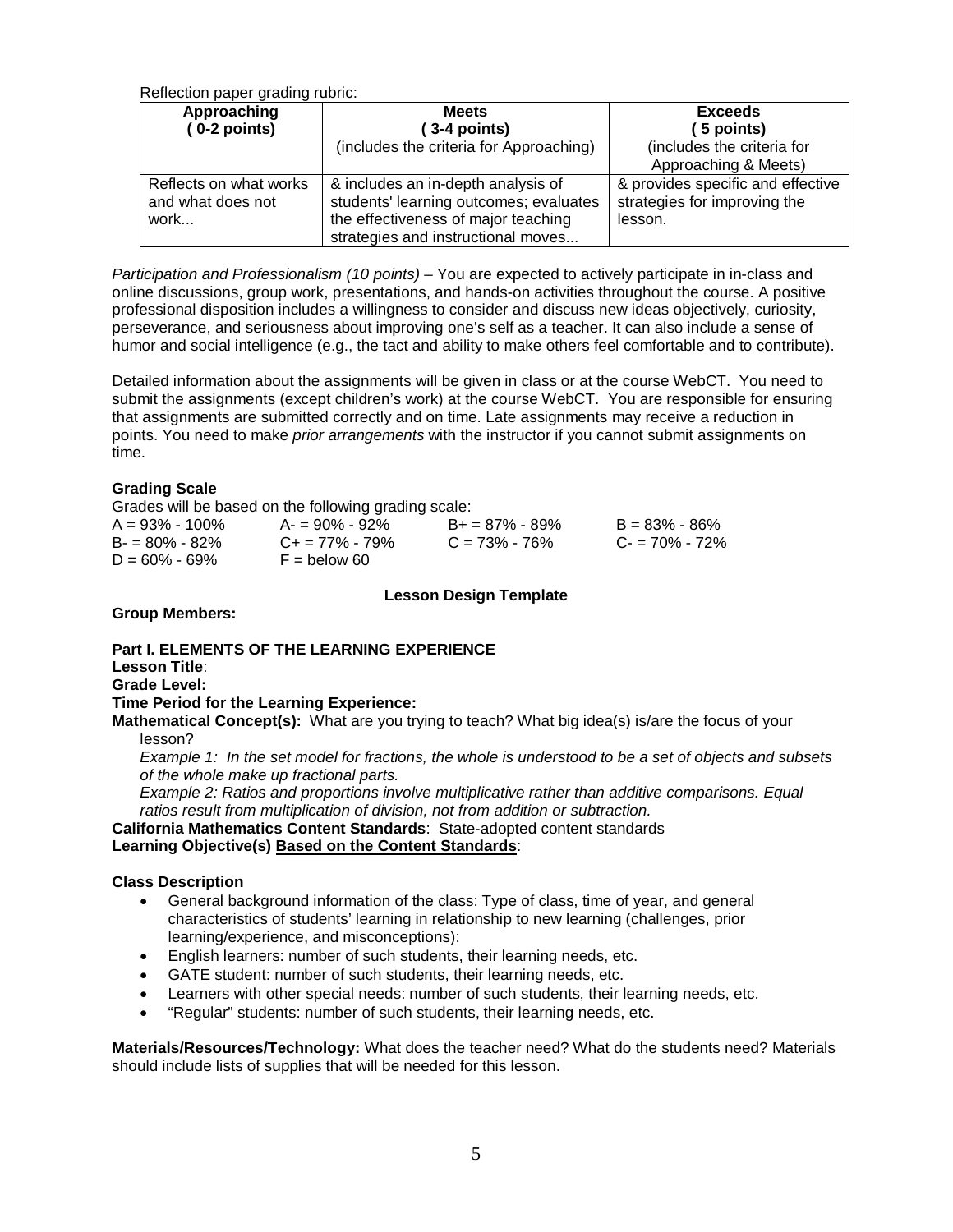#### **Part II. ASSESSMENT**

**Assessment Strategies:** Assessment strategies need to be aligned with the lesson goals/objectives and content standards. The above-stated mathematical concept(s), or big idea(s), should be assessed.

- Describe the purpose and method of each of the assessment strategies.
- Describe feedback strategies: How will you inform students of specific successes and challenges?
- Describe how you will use assessment results to inform instruction.

**Criteria for Assessment:** How can you tell a good job from a poor one? What benchmark criteria will you use for the assessment? How will you know to what degree a student has learned the intended material? What SPECIFICALLY will they say or do to show you that they have accomplished the learning objectivities?

| <b>Student Activities -</b>                                                                                                                                                                                                                                                                                                                                                                                    | <b>Teacher Actions--</b>                                                                                                                                                                                                                                                                                                                                                                                                                                              | <b>Pedagogical Considerations-</b>                                                                                                                                                                                                                                                                                                                                                                                                                                                                |
|----------------------------------------------------------------------------------------------------------------------------------------------------------------------------------------------------------------------------------------------------------------------------------------------------------------------------------------------------------------------------------------------------------------|-----------------------------------------------------------------------------------------------------------------------------------------------------------------------------------------------------------------------------------------------------------------------------------------------------------------------------------------------------------------------------------------------------------------------------------------------------------------------|---------------------------------------------------------------------------------------------------------------------------------------------------------------------------------------------------------------------------------------------------------------------------------------------------------------------------------------------------------------------------------------------------------------------------------------------------------------------------------------------------|
| What the students think and do                                                                                                                                                                                                                                                                                                                                                                                 | What the teacher does during                                                                                                                                                                                                                                                                                                                                                                                                                                          | Rationale for instructional moves                                                                                                                                                                                                                                                                                                                                                                                                                                                                 |
| during the lesson.                                                                                                                                                                                                                                                                                                                                                                                             | the instruction.                                                                                                                                                                                                                                                                                                                                                                                                                                                      | & decisions.                                                                                                                                                                                                                                                                                                                                                                                                                                                                                      |
| <b>LAUNCH</b><br>What do you expect students to<br>think? How do they connect the<br>current task to their prior<br>knowledge and experience? How<br>do they show that they<br>understand the task and the<br>expectations?                                                                                                                                                                                    | <b>LAUNCH</b><br>What do you need to do to<br>ensure that the student<br>activities on the left will<br>happen?<br>How will you set up the<br>problems or mathematical<br>tasks? How will you motivate<br>and focus students? What can<br>you do to guide students'<br>thinking? What will you<br>establish expectations?<br>Estimate the amount of time for<br>each activity.                                                                                        | <b>LAUNCH</b><br>For "major" instructional<br>strategies on the left, why<br>specifically do you decide to do<br>so? What is the purpose of the<br>activity/strategy? For example:<br>Why do you choose a particular<br>problem for students? Why do<br>you put the problem on the<br>board/overhead instead of giving<br>each student a copy (or the<br>other way around)? Why do you<br>present examples in a particular<br>way? Are there alternative ways<br>to present a problem or to ask a |
| <b>EXPLORE</b><br>How do students explore the<br>math concepts? If this is a group<br>activity, how does each student<br>contribute to the group task?<br>What do they do to show that<br>they are engaged in the task?<br>What opportunities are provided<br>for student thinking (analyzing,<br>conjecturing, & drawing<br>conclusions) and interaction<br>(explanation, justification, &<br>communication)? | <b>EXPLORE</b><br>How will you help students<br>explore the math concepts in<br>the lesson? How will you<br>promote students' conceptual<br>understanding? How will you<br>check for students'<br>understanding? What<br>difficulties may be seen? What<br>questions can you ask to guide<br>students' thinking? How will<br>you encourage student thinking<br>and interaction? What are the<br>accommodations and<br>modifications for students who<br>may struggle? | question?<br><b>EXPLORE</b><br>Same above-justify your<br>strategies in detail. For example,<br>why do you provide a solution<br>strategy instead of allowing<br>students to come up with their<br>own? Why do you use a<br>worksheet? Why do you use a<br>technological tool? Why do you<br>choose particular words? Why<br>do you think your<br>accommodation or modification<br>strategies will work?                                                                                          |

# **PART III. INSTRUCTIONAL STRATEGIES AND PEDAGOGICAL CONSIDERATIONS**

You should clearly address the lesson objectives and developmental needs of the students.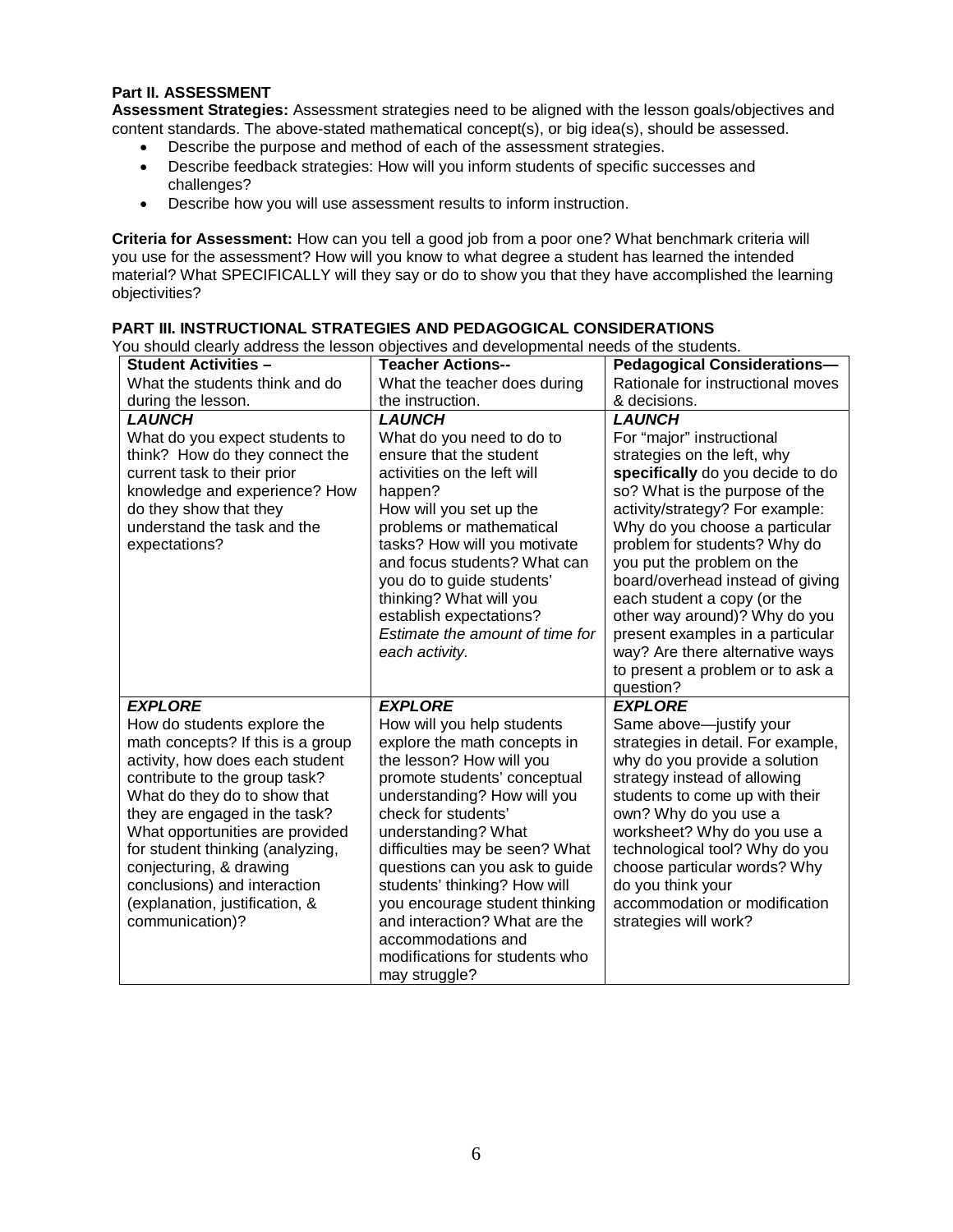| <b>SUMMARIZE/SHARE</b><br>How do students draw<br>conclusions? How do they share<br>their learning? How do they<br>provide comments to other<br>students' findings? How do they<br>reflect on the learning<br>experience in the lesson? | <b>SUMMARIZE/SHARE</b><br>How will you have students<br>summarize their learning? How<br>will you encourage students to<br>share their learning and<br>provide comments to other<br>students' findings? What<br>questions can you ask to<br>encourage students to draw | <b>SUMMARIZE/SHARE</b><br>Same above-justify your<br>strategies in detail. |
|-----------------------------------------------------------------------------------------------------------------------------------------------------------------------------------------------------------------------------------------|------------------------------------------------------------------------------------------------------------------------------------------------------------------------------------------------------------------------------------------------------------------------|----------------------------------------------------------------------------|
|                                                                                                                                                                                                                                         | conclusions? How will you<br>structure opportunities for<br>students to continue<br>developing understanding and<br>skills after the lesson?                                                                                                                           |                                                                            |

**Differentiation:** Describe your differentiated/adapted instructional methods for ONE group of students who present a different instructional challenge such as ELL, GATE, Special education, etc.). Justify your strategies.

#### **LESSON DESIGN ASSIGNMENT GRADING RUBRIC** EDMI 543

|                                |                                                    | ב+ט וועוש                  |                            |
|--------------------------------|----------------------------------------------------|----------------------------|----------------------------|
| <b>Design Component</b>        | Approaching                                        | <b>Meets</b>               | <b>Exceeds</b>             |
| & Criteria                     |                                                    | (includes the criteria for | (includes the criteria for |
|                                |                                                    | Approaching)               | Approaching & Meets)       |
|                                | Part I. Elements of Learning Experience (3 points) |                            |                            |
| Title, Grade Level, &          | Provides a title that is                           | & title addresses the      | & appropriate grade        |
| <b>Time</b>                    | related to the lesson                              | math concepts in the       | level and time             |
| 0.3 points                     | activity; provides grade                           | lesson                     | allocation.                |
|                                | level and time allocation                          |                            |                            |
|                                |                                                    |                            |                            |
| <b>Math Concept(s)</b>         | Provides a description                             | & the description is       | & the description          |
| 0.5 points                     | of the math concepts in                            | correct and is distinct    | contains essential math    |
|                                | the lesson                                         | from a lesson              | concepts ("big ideas").    |
|                                |                                                    | objective                  |                            |
| <b>CA Standards and</b>        | CA Standards are                                   | & each learning            | & identifies which of the  |
| Lesson-specific                | identified and each is                             | objective is clearly       | three facets of            |
| <b>Learning Objectives</b>     | addressed in a learning                            | stated in terms of what    | mathematics learning       |
| 1 point                        | objective or a set of                              | students are expected      | (procedural proficiency,   |
|                                | objectives                                         | to know and do             | conceptual                 |
|                                |                                                    |                            | understanding, &           |
|                                |                                                    |                            | problem solving) each      |
|                                |                                                    |                            | learning objective is      |
|                                |                                                    |                            | designed to address.       |
| <b>Class Description &amp;</b> | Provides the class                                 | & includes                 | & includes ALL groups      |
| <b>Development Needs</b>       | demographic                                        | developmental needs of     | of students who present    |
| 1 point                        | information; describes                             | the students               | a different instructional  |
|                                | students' prior                                    |                            | challenge (ELL, Special    |
|                                | knowledge &                                        |                            | Ed, GATE, etc.) and        |
|                                | experience                                         |                            | their particular learning  |
|                                |                                                    |                            | needs.                     |
| <b>List of materials</b>       | Provides a list of                                 | & the materials are        | & effective materials      |
| 0.2 points                     | materials                                          | appropriate                | that help achieve the      |
|                                |                                                    |                            | learning objectives; if    |
|                                |                                                    |                            | uncommon materials         |
|                                |                                                    |                            | are used, describes how    |
|                                |                                                    |                            | to obtain and/or produce   |
|                                |                                                    |                            | them.                      |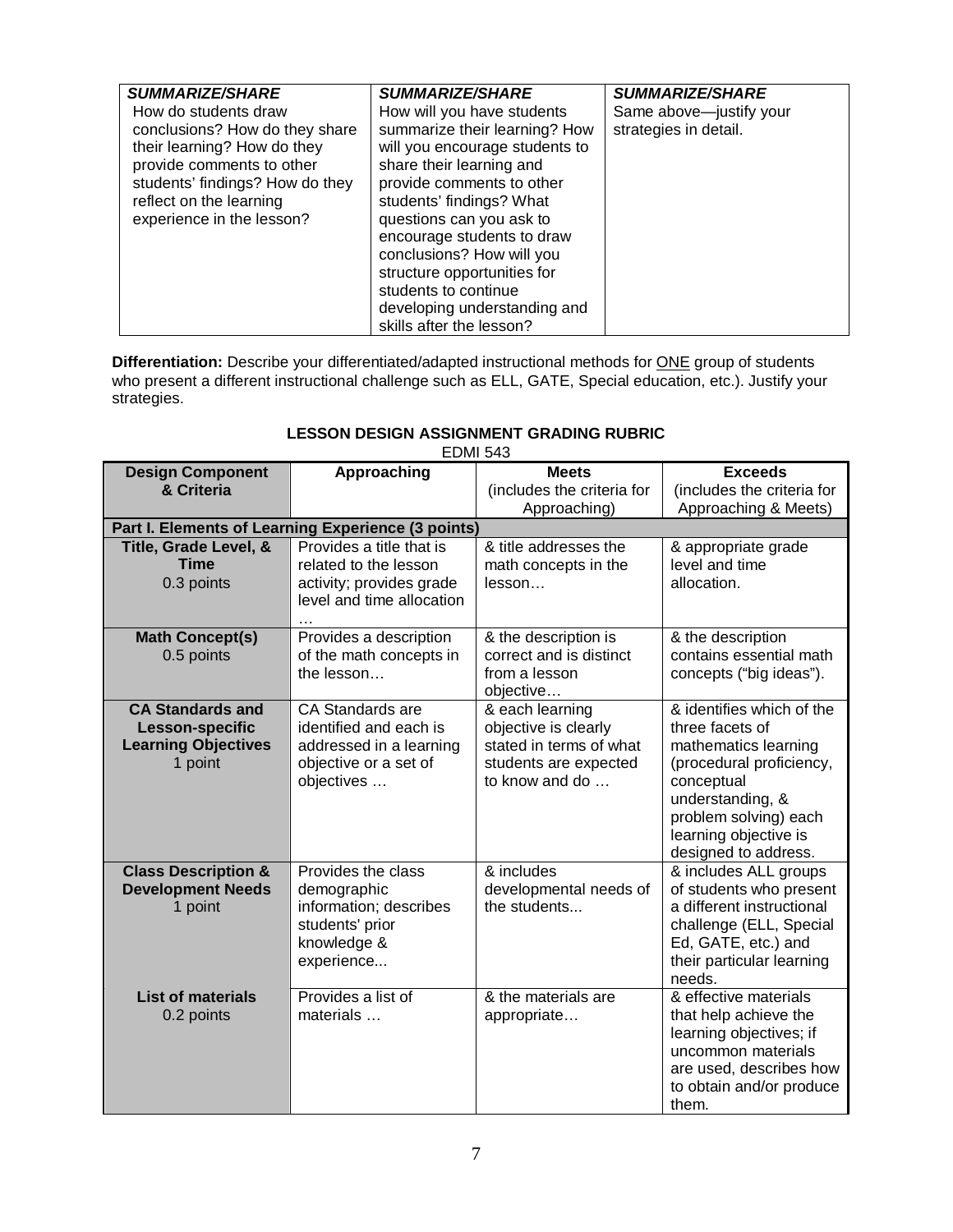| Part II. Assessment (5 points)                     |                                                                                                           |                                                                                                                                                                                                                                        |                                                                                                                                                                                         |  |
|----------------------------------------------------|-----------------------------------------------------------------------------------------------------------|----------------------------------------------------------------------------------------------------------------------------------------------------------------------------------------------------------------------------------------|-----------------------------------------------------------------------------------------------------------------------------------------------------------------------------------------|--|
| <b>Assessment</b><br><b>Strategies</b><br>3 points | Provides assessment<br>strategies for each<br>objective                                                   | & articulates if each<br>strategy is entry-level,<br>progress monitoring, or<br>summative assessment;<br>clearly describes types<br>of assessment,<br>purpose, and<br>implementation                                                   | & provides multiple<br>opportunities for the<br>instructor to check for<br>understanding.                                                                                               |  |
| <b>Criteria or Rubrics</b><br>2 points             | Provides a set of criteria<br>OR rubrics for<br>assessing student<br>learning                             | & clearly communicates<br>to students about the<br>expectations                                                                                                                                                                        | & provides evidence of<br>addressing all learning<br>objectives.                                                                                                                        |  |
|                                                    | Part III. Instructional Strategies and Rationale (18 points)                                              |                                                                                                                                                                                                                                        |                                                                                                                                                                                         |  |
| The Launch Phase<br>5 points                       | Provides an introduction<br>to the lesson                                                                 | & effective introduction<br>that motivates students,<br>challenging/interesting<br>problem(s) that orient<br>student thinking and<br>engage all learners                                                                               | & establishes<br>expectations and<br>provides script for<br>teacher and times for<br>each activity.                                                                                     |  |
| The Explore Phase<br>5 points                      | Describes how you will<br>help students explore<br>the math concepts in<br>the lesson                     | & details the steps that<br>build students'<br>conceptual<br>understanding<br>(cognitively demanding<br>tasks instead of merely<br>rule-oriented drill);<br>provides hints/assists<br>and questions you might<br>give as students work | & provides script for<br>teacher and times for<br>each activity; predicts<br>what might happen,<br>provides<br>accommodations and<br>modifications for<br>students who may<br>struggle. |  |
| The Summarize Phase<br>5 points                    | Describes how you will<br>wrap up the lesson                                                              | & clearly describes how<br>you will format the<br>discussion of the<br>learning task, what<br>questions will you ask to<br>encourage students to<br>draw conclusions and to<br>extend their thinking,<br>$etc. \ldots$                 | & provides strategies for<br>increase students'<br>reflection and meta-<br>cognition.                                                                                                   |  |
| <b>Rationale</b><br>3 points                       | Justifies the<br>instructional strategies<br>for each of the Launch,<br>Explore, and<br>Summarize phases. | & addresses how the<br>instructional strategies<br>and the student<br>activities are suited to<br>meet the standard(s)<br>and objective(s) of the<br>lesson                                                                            | & describes how the<br>instructional strategies<br>help students learn the<br>math concept(s) or big<br>ideas of the lesson.                                                            |  |
| <b>Differentiation</b><br>4 points                 | Describes the<br>differentiation strategy<br>for the chosen group of<br>students                          | & articulates how the<br>strategy addresses the<br>students' identity and<br>developmental needs<br>(readiness, interest or<br>learning profile)                                                                                       | & provides how the<br>strategy will be<br>assessed for<br>effectiveness and<br>altered if needed.                                                                                       |  |

Total: 30 points.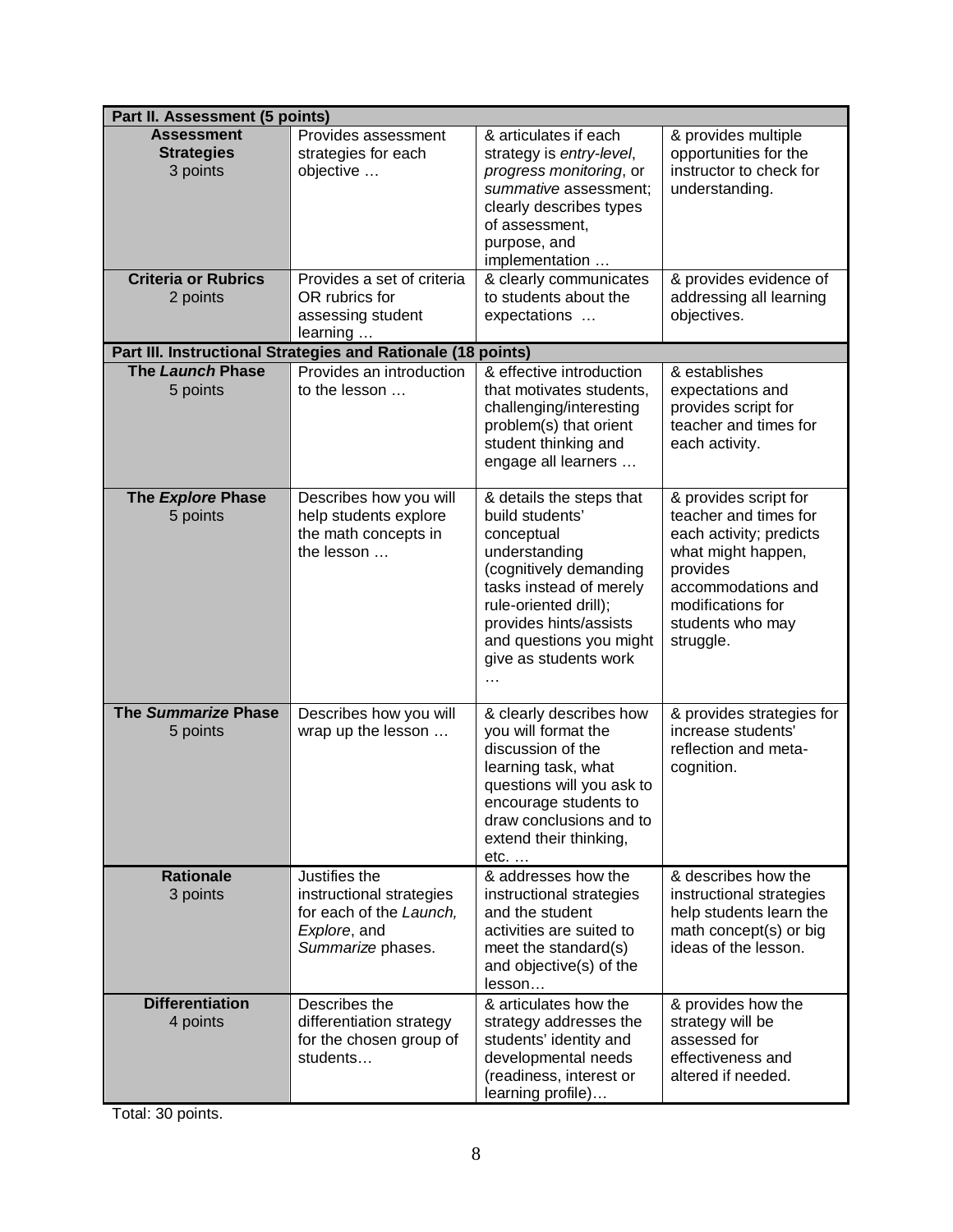**Tentative Schedule**

| Please note that modifications may occur at the discretion of the instructor.                   |                                                                                                                           |                                                      |  |  |
|-------------------------------------------------------------------------------------------------|---------------------------------------------------------------------------------------------------------------------------|------------------------------------------------------|--|--|
| <b>Date</b>                                                                                     | <b>Session/Topics/Essential Questions</b>                                                                                 | <b>Reading &amp; Assignments</b>                     |  |  |
|                                                                                                 | ML theme 1: Learning happens in caring communities.                                                                       |                                                      |  |  |
| 9/3                                                                                             | 1. Building a math learning community                                                                                     |                                                      |  |  |
| Fri                                                                                             | Course introduction; What are characteristics of an effective math                                                        |                                                      |  |  |
| <b>PM</b>                                                                                       | classroom?                                                                                                                |                                                      |  |  |
|                                                                                                 | ML theme 2: Students are the center of our work                                                                           |                                                      |  |  |
| 9/10                                                                                            | 2. Challenging students with rich math tasks                                                                              | Van de Walle et al. ch 2                             |  |  |
| Fri                                                                                             | What are different levels of cognitive demand of math tasks? How                                                          | <b>Reflection 1 due</b>                              |  |  |
| AM                                                                                              | can we challenge students using appropriate math tasks?                                                                   |                                                      |  |  |
| 9/13                                                                                            | 3. Lesson Design (1)                                                                                                      | Van de Walle et al. ch 3, 4                          |  |  |
| Mon                                                                                             | How do we make decisions about what to teach and how we teach                                                             |                                                      |  |  |
| <b>PM</b>                                                                                       | it? How do we provide opportunities for student thinking and                                                              |                                                      |  |  |
|                                                                                                 | interaction?                                                                                                              |                                                      |  |  |
| 9/15                                                                                            | 4. Assessment of students' thinking in mathematics                                                                        | Van de Walle et al. ch 5                             |  |  |
| Wed                                                                                             | How do we assess students' understanding and misunderstanding                                                             | <b>Reflection 2 due</b>                              |  |  |
| AM                                                                                              | of mathematics? What are the purposes of different types of                                                               |                                                      |  |  |
|                                                                                                 | assessment strategies? How do we respond when students do not                                                             |                                                      |  |  |
|                                                                                                 | learn?                                                                                                                    |                                                      |  |  |
| 9/20                                                                                            | 5. Using models for math teaching & learning (1)                                                                          | Van de Walle et al. ch 16                            |  |  |
| Mon                                                                                             | How do we provide opportunities for hands-on explorations of                                                              | <b>Student interview 1 due</b>                       |  |  |
| AM                                                                                              | math? How can manipulatives help or fail to help children                                                                 |                                                      |  |  |
|                                                                                                 | construct math ideas?                                                                                                     |                                                      |  |  |
|                                                                                                 | Math topic: Algebra                                                                                                       |                                                      |  |  |
|                                                                                                 | Learning Center Activities- Group 1 presentation*                                                                         |                                                      |  |  |
| 9/20                                                                                            | 6. Using models for math teaching & learning (2)                                                                          |                                                      |  |  |
| Mon                                                                                             | Math topics: (a) Integers, (b) Fractions                                                                                  |                                                      |  |  |
| PM                                                                                              | Learning Center Activities- Group 2 presentation*                                                                         |                                                      |  |  |
|                                                                                                 | ML theme 3: Teaching is the negotiation among theory, practice and students.                                              |                                                      |  |  |
| 9/23                                                                                            | 7. Unpacking math standards                                                                                               | Van de Walle et al. ch 1                             |  |  |
| Thu                                                                                             | What are some similarities and differences between NCTM                                                                   |                                                      |  |  |
| AM                                                                                              | Principles and Standards for School Mathematics and CA math                                                               |                                                      |  |  |
|                                                                                                 | framework and standards? What are the benefits and drawbacks                                                              |                                                      |  |  |
|                                                                                                 | of math standards?                                                                                                        |                                                      |  |  |
| 9/27                                                                                            | 8. Lesson Design (2)                                                                                                      | Van de Walle et al. ch 6                             |  |  |
| Mon                                                                                             | What can we do in each of the Launch, Explore, and Summarize                                                              | Lesson design draft due                              |  |  |
| <b>PM</b>                                                                                       | phases of a problem-based lesson? How do we differentiate                                                                 |                                                      |  |  |
|                                                                                                 | instruction?<br>9. Making connections among math concepts                                                                 |                                                      |  |  |
| 9/29                                                                                            |                                                                                                                           | Van de Walle et al. ch 18<br><b>Reflection 3 due</b> |  |  |
| Wed<br>AM                                                                                       | How can we promote students' development of proportional<br>thinking across the math curriculum? What are some models for |                                                      |  |  |
|                                                                                                 | ratios and proportions?                                                                                                   |                                                      |  |  |
|                                                                                                 | Learning Center Activities- Group 3 presentation*                                                                         |                                                      |  |  |
| 10/6                                                                                            | 10. Lesson implementation & reflection                                                                                    |                                                      |  |  |
| Wed                                                                                             | How can we maintain the intended cognitive level of a math task?                                                          |                                                      |  |  |
| AM                                                                                              | How do we collect evidence of learning as a means for in-depth                                                            |                                                      |  |  |
|                                                                                                 | reflection on the effectiveness of instructional strategies?                                                              |                                                      |  |  |
| 10/8                                                                                            | 11. Math patterns and generalization                                                                                      | Van de Walle et al. ch 14                            |  |  |
| Fri                                                                                             | What factors are involved on the way from arithmetic to algebra?                                                          | "Reflection on math                                  |  |  |
| AM                                                                                              | How can we help students make & justify conjectures and                                                                   | lesson implementation"                               |  |  |
|                                                                                                 | generalizations?                                                                                                          | due                                                  |  |  |
|                                                                                                 | Math topic" Algebraic thinking                                                                                            |                                                      |  |  |
|                                                                                                 | Learning Center Activities- Group 4 presentation*                                                                         |                                                      |  |  |
| ML theme 4: Empowerment of students is essential to the students' meaningful participation in a |                                                                                                                           |                                                      |  |  |
| democratic society.                                                                             |                                                                                                                           |                                                      |  |  |
|                                                                                                 |                                                                                                                           |                                                      |  |  |